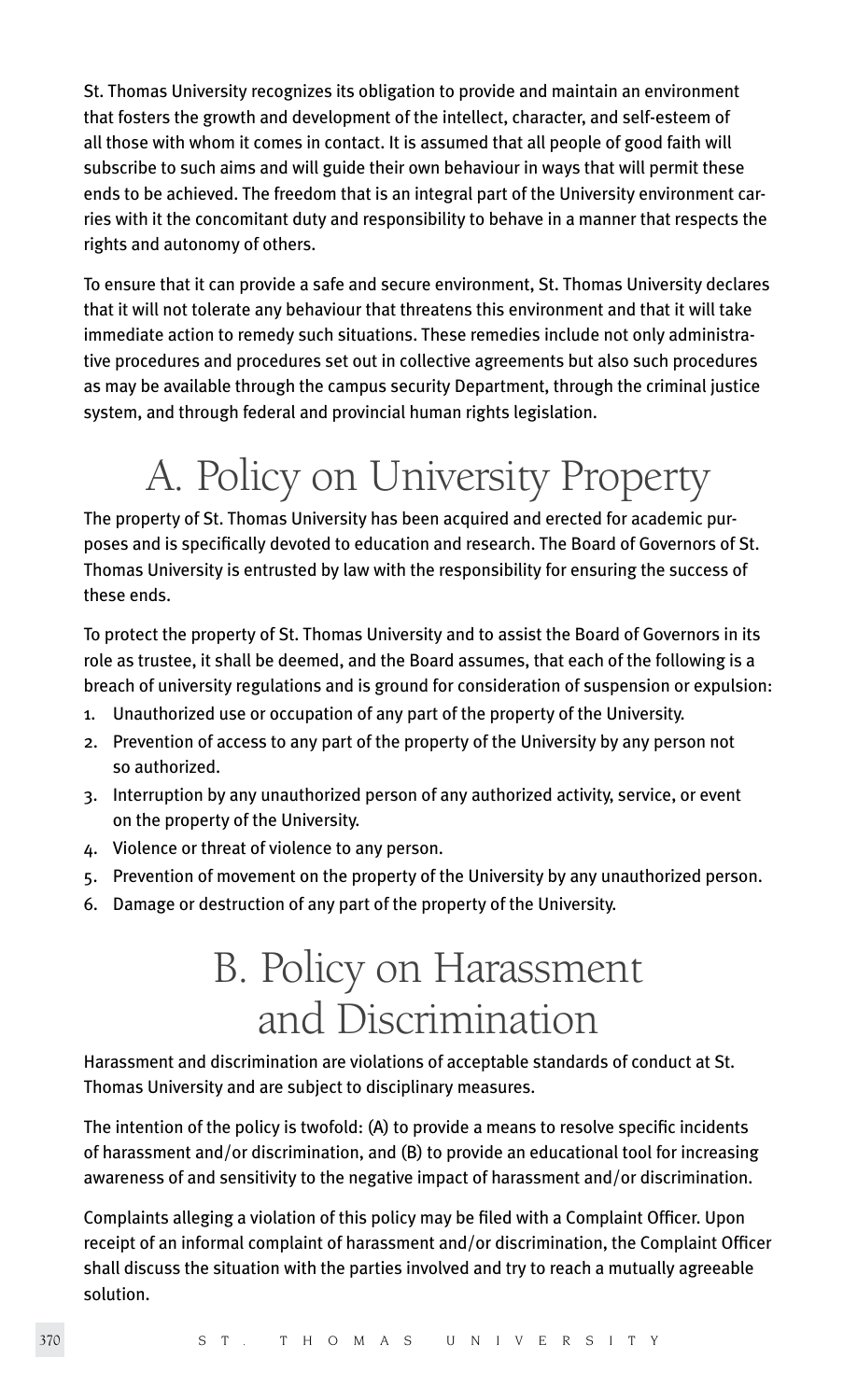In the event a formal complaint of harassment and/or discrimination is lodged with a Complaint Officer, the Complaint Officer will conduct an investigation and submit a report to the President. This report will contain recommendations for action (from warnings up to and including dismissal or expulsion). The President will then impose whatever disciplinary sanctions are considered to be warranted in the circumstances. (A copy of the Harassment and Discrimination Policy is available at www.stu.ca).

# C. Policy with Respect to AIDS

The University's policy with respect to AIDS (acquired immunodeficiency syndrome) includes the following general provisions:

- 1. All members of the University community have a responsibility to avoid the risk of HIV (human immunodeficiency virus) infection and transmission. All who consider it likely that they have been exposed to such infection are urged to seek medical advice concerning their condition.
- 2. The University will not discriminate against any member of the University community on the grounds of HIV infection. The identity of any person in the University community with HIV infection will be held in strict confidence.
- 3. The University will provide education and appropriate information on AIDS and related diseases to students and others in the University community. The University has an advisory committee on AIDS policy.

# D. Student Accessibility Services Policy

**From our Mission…** 

We are united in the belief that women and men of divergent backgrounds and abilities should have an opportunity to learn and practice critical thought and to realize their intellectual potential in an academic setting that is both responsive and stimulating. We believe that learning engages the whole person; we seek to provide an environment conducive to enriching student life.

### **…To Our Commitment**

St. Thomas University is committed to creating an equitable environment by ensuring that all members of our community have access to the full range of university life. This means supporting students with disabilities in their full participation in the educational, social and cultural life of our university. Sharing responsibility with each student for their success, our accessibility program is consistent with our academic standards as we strive to make reasonable and appropriate accommodations to allow students to enjoy the benefits of higher education.

'Disabilities' shall be defined as those conditions so designated under the New Brunswick Human Rights act and will include physical, medical, learning, and psychiatric disabilities.

### **1) Mission Statement of Student Accessibility Services (SAS)**

St. Thomas University is mandated by law and the aspirations of our community to provide an educational environment that:

- demonstrates professionalism and academic integrity
- values diversity
- respects learning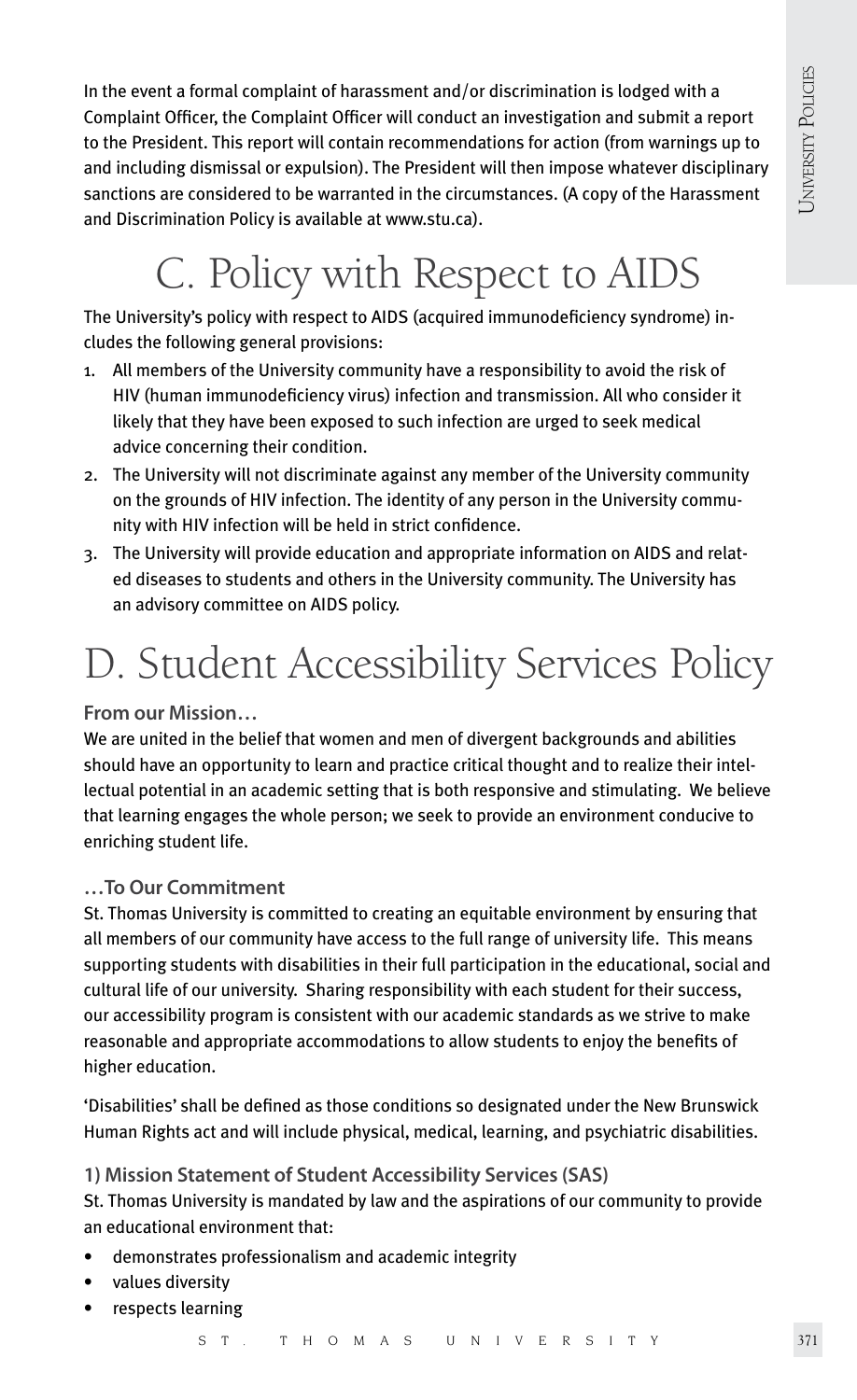## **2) Introduction and Guiding Policies**

This policy has been written in accordance with the *Canadian Charter of Rights and Freedoms* (1982) and the *New Brunswick Human Rights Code* (1992)

### **Canadian Charter of Rights and Freedoms (1982), Section 15 (1)**

### *Section 15 (1) Guarantee of Rights and Freedoms*

Every individual is equal before and under the law and has the right to the equal protection and equal benefit of the law without discrimination and, in particular, without discrimination based on race, national or ethnic origin, colour, religion, sex, age or mental or physical disability.

15(2) Subsection (1) does not preclude any law, program or activity that has as its object the amelioration of conditions of disadvantaged individuals or groups including those that are disadvantaged because of race, national or ethnic origin, colour, religion, sex, age or mental or physical disability.

#### **New Brunswick Human Rights Code (1992), Section 5 (1)**

5(1) No person, directly or indirectly, alone or with another, by himself or by the interposition of another, shall

- (a) deny to any person or class of persons any accommodation, services or facilities available to the public, or
- (b) discriminate against any person or class of persons with respect to any accommoda tion, services or facilities available to the public, because of race, color, religion, national origin, ancestry, place of origin, age, physical disability, mental disability, marital status, sexual orientation, sex, social condition, political belief or activity.

### **3) Accessing Accommodations through Disability Services**

Students with documented disabilities that interfere with their ability to participate in and benefit from the University's educational services may obtain assistance from Student Accessibility Services.

#### *3.1) Documented Disabilities*

Disabilities must be supported by documentation no older than 5 years, from a licensed health or mental health professional that is deemed qualified to diagnose the disability.

Prior to receiving assistance, students must provide documentation that:

- validates a disability
- outlines the student's cognitive and/or physical restrictions
- recommendations for appropriate accommodations

Documentation and identification may come from a variety of licensed health professionals including:

- Physicians
- Medical specialists
- Psychologists
- **Psychiatrists**
- Speech/language pathologists
- Audiologists

#### *3.2) i-Reasonable and Appropriate Accommodations*

The purpose of academic accommodations is to reduce the barriers to education.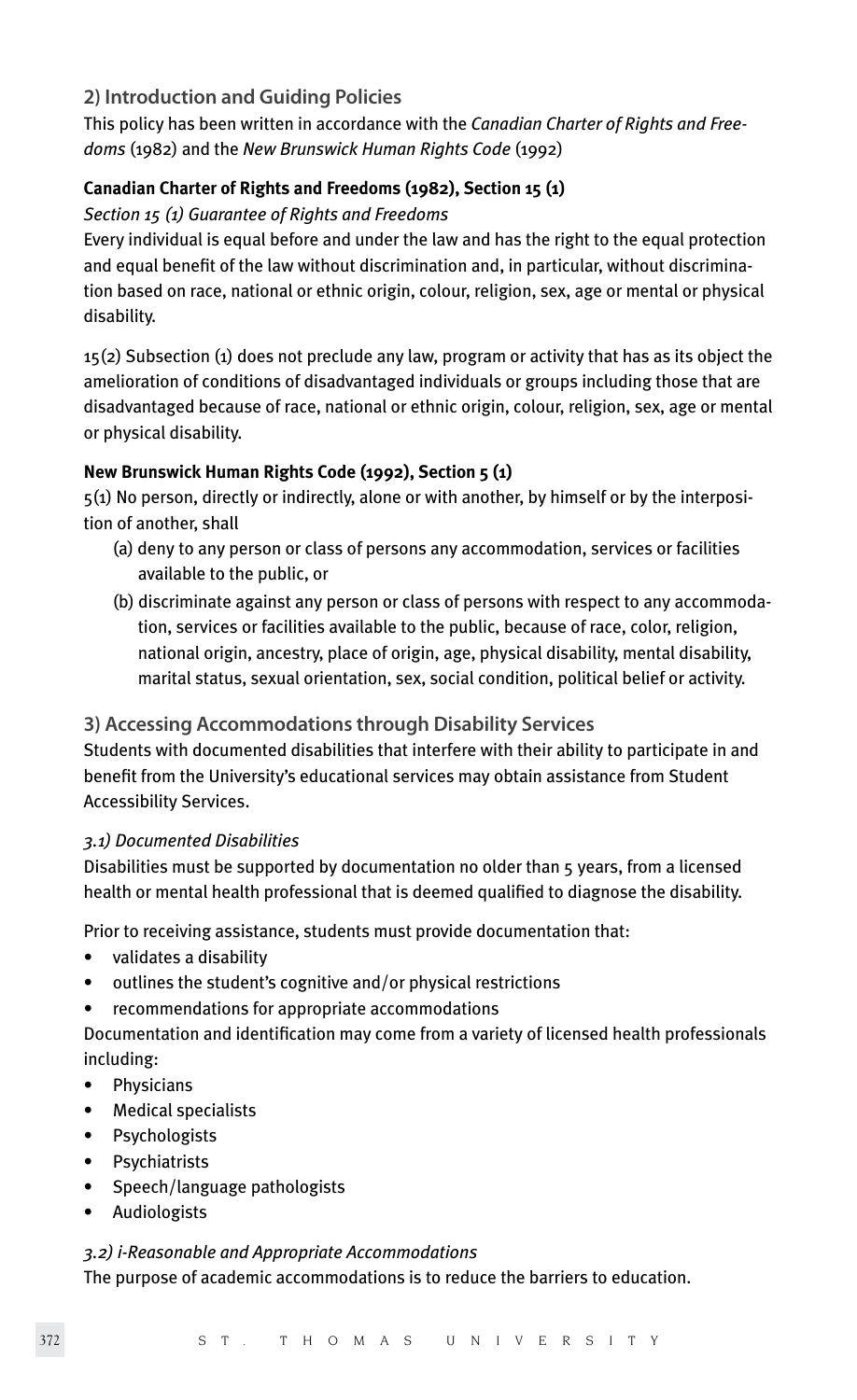Accommodations do not modify the University's academic standards, nor do they alter the core requirements of the program.

The accommodation process is a shared responsibility that requires the student and the Coordinator of Accessibility Services to work together to reach appropriate and reasonable accommodations. When determining the suitability of an accommodation, the following factors are taken into account:

- is the accommodation related to the disability?
- does the student require the accommodation to participate in education at the university?
- can the accommodation be provided without undue hardship?

**Accessibility Services cannot guarantee accommodations to students who make requests after the deadlines stated in the procedural manual for Student Accessibility Services.1**

#### *3.2) ii-Temporary Accommodations*

Students may register with Student Accessibility Services to receive accommodations for a temporary disability. Documentation supporting the need for temporary accommodations must come from a licensed health or mental health professional and include information pertaining to the duration of the disability. Students requiring temporary accommodations will be required to return to the SAS each semester to provide updated documentation and to have their accommodations reviewed and reinstated.

#### *3.3) Accommodations Agreements*

- 3.3)i Students and professors shall wherever possible agree to the appropriate accommo dations.
- 3.3)ii In cases where the instructor and the student cannot agree about the provision of accommodations, the instructor shall meet and discuss the recommended accommo dations with an advisor from Student Accessibility Services. If they are unable to reach an agreement, the Dean of the Faculty shall be consulted.
- 3.3)iii Students receiving academic accommodations are required to follow all procedures as contained in the SAS procedural manual.<sup>1</sup>

#### *3.4) Disclosure/Non-Disclosure of Disability*

The University has no responsibility to provide accommodations for students who do not disclose their disabilities to Student Accessibility Services or to their professor(s). Students who disclose their disability after the stated deadlines of University Policy may not claim retroactive accommodations.

Students may disclose their disability to Student Accessibility Services but may request that the information not be shared with their professors. In these cases, only those accommodations which do not require the Professor's knowledge (e.g., e-text, tutoring) can be provided.

#### *3.5) Confidentiality*

All agents involved at St. Thomas University (i.e. faculty, staff, students as well as students employed as tutors and/or note takers) must treat all information pertaining to a student as confidential. The exceptions to this policy are:

- when an individual becomes aware of current children at risk of abuse
- when an individual clearly presents danger to self or others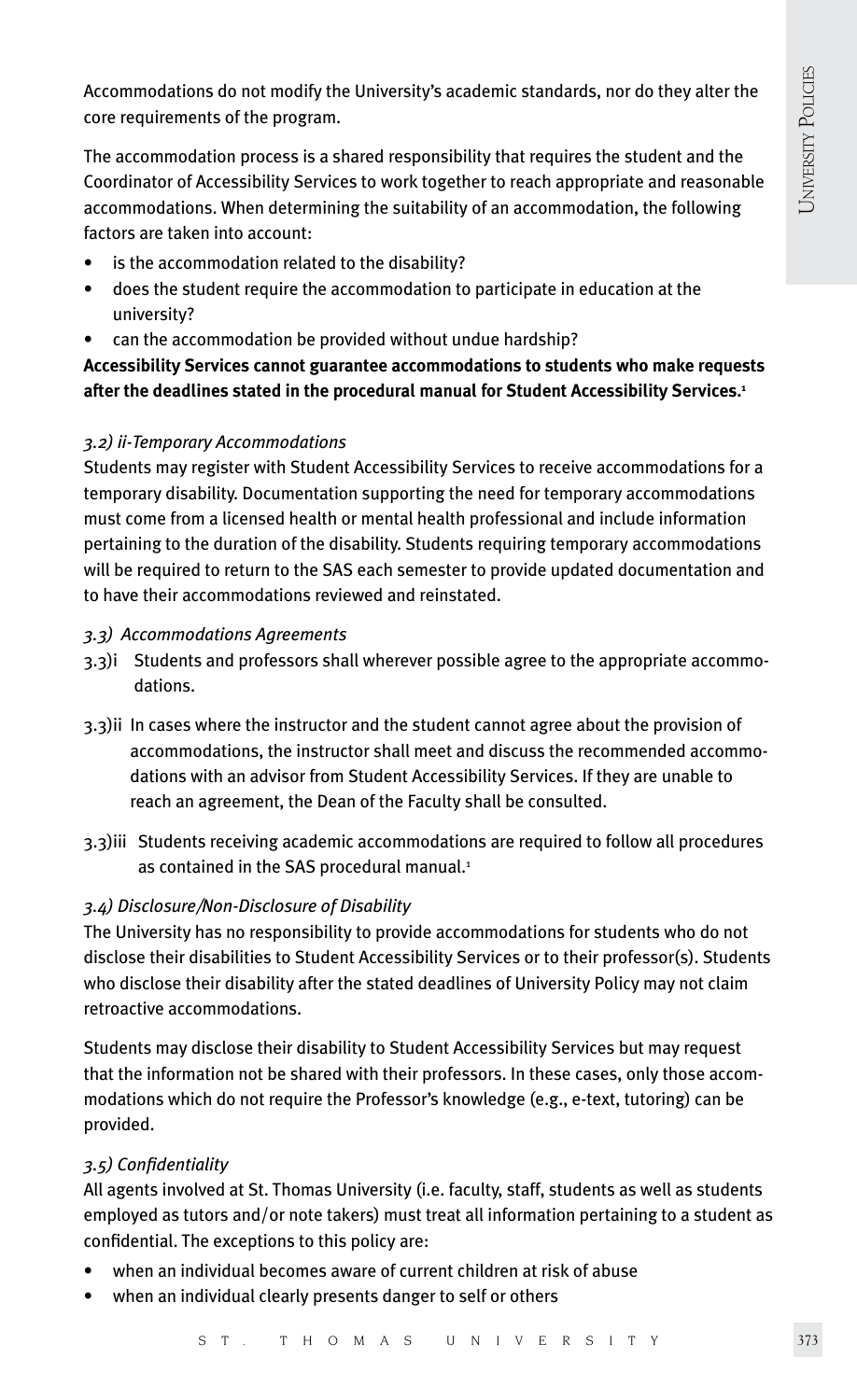when we are subpoenaed for records or testimony by the courts

If a breach of confidentiality occurs then the individual is subject to disciplinary action.

#### **Consent Forms**

Consent forms must be signed by the students to disclose any information to any University staff and/or outside parties (such as family members or other individuals). Consent forms are available at Student Accessibility Services.

1 Please contact Student Accessibility Services regarding the manual.

# E. Policy on Release of Information About Students

The University has adopted a detailed policy on the collection, maintenance, and security of the information contained in the individual student's records. The general principle underlying the policy is that the student has a right to privacy and the release of information about the student is guided by the University's respect for the welfare and privacy of the student. The various data items on the student record have been classified under three general categories for disclosure: (a) confidential, (b) restricted, (c) public.

The student may apply to the Registrar's Office for the following:

- 1. a detailed policy statement on the breakdown of the various data elements in each of the categories and the conditions governing the release of academic information;
- 2. procedures for the student to request inspection of the data held on the personal student record;
- 3. procedures for the student to petition that public or restricted data be classified as confidential and thereby not released without the student's explicit consent;
- 4. an interpretation of the implementation of any aspect of the policy concerning the release of student information.

#### **I. Confidentiality, Security, and Control of Student Academic Records**

Definition: The student academic record is the official academic record of the student used for admission to the University and the academic performance while at St. Thomas University. This record includes all information however recorded or stored, whether in printed form, on film or on a computerized database, which constitutes a record of the student's admission and academic standing. The academic records are the property of the University. The Registrar's Office shall retain custody of the academic records and shall be responsible for their security and maintenance. For purposes of this policy, data items on the student academic record have been classified under three general categories for disclosure:

1. confidential, 2. restricted, 3. public.

The University does retain the right to publish aggregate student data.

*1. Confidential*

Except as provided in this policy, a student's academic record is confidential and privileged information and is not released to any third party without the explicit consent of the student concerned being first obtained. In general, such information may be inspected by the student by application to the Registrar's Office.The student has the opportunity to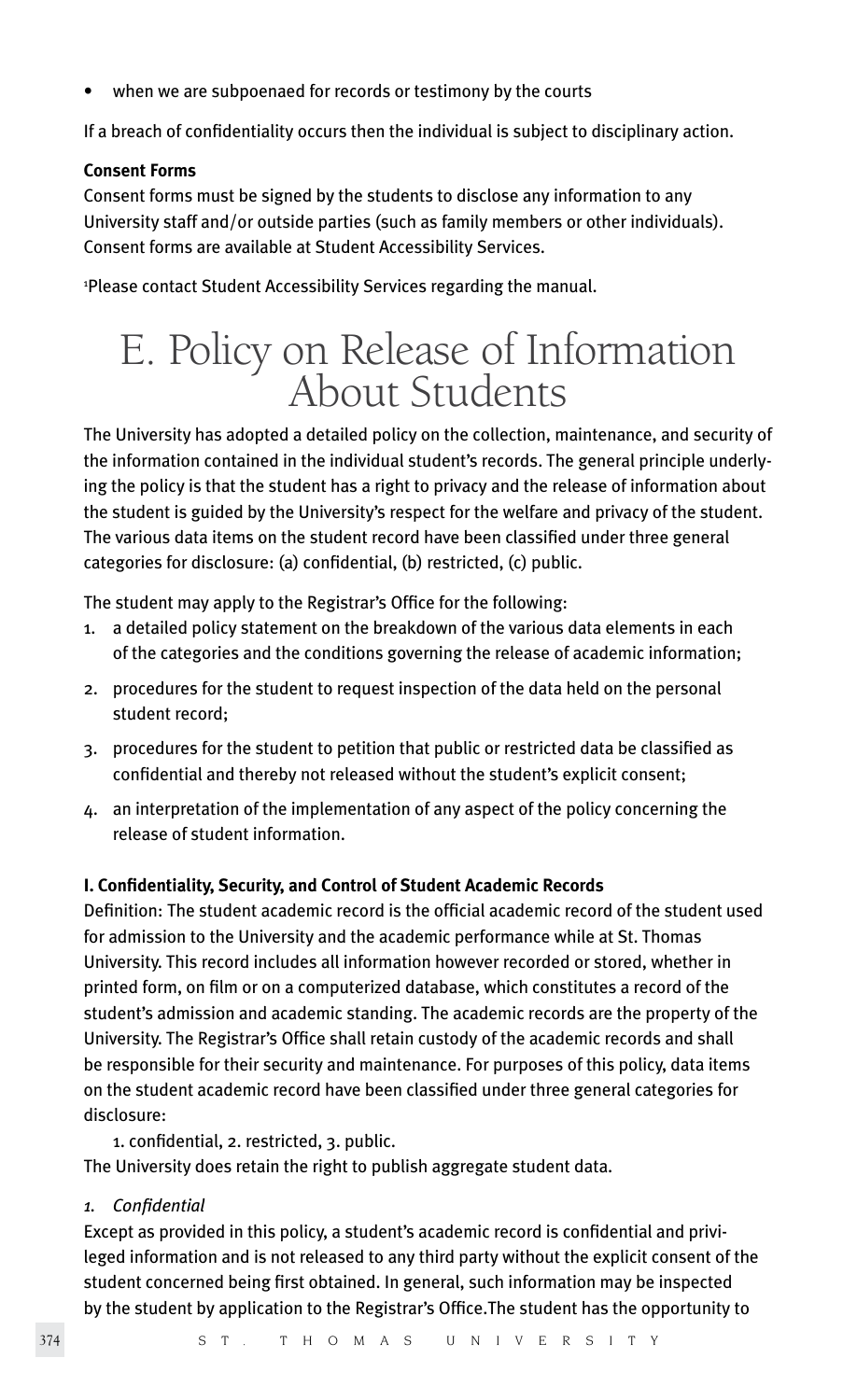correct or comment on the accuracy of any information therein. The student's access would be restricted in cases such as letters of reference which have been submitted in confidence. The referees, however, would be identified.

#### *2. Restricted Information*

Some information may be required by and shall be provided to various internal or external institutional offices or service offices. The federated campus library system, for example, requires access to the student's registration status, addresses, and phone numbers. Normally, this access would be limited to specific information screens on the computerized student information system of St. Thomas University. The Registrar's Office would authorize the access and monitor use of the restricted information, without the authorization of the student.

# *3. Public Information*

This information may be released without authorization of the student. Such public items would include: whether or not a student is registered at St. Thomas; full or part-time status; program; year of study; whether or not a student has graduated and with what credential. In exceptional cases, the student may petition the Registrar's Office to restrict or deny access to these public information items.

# **II. Internal Access**

Faculty members and members of staff of the University have access to the student's academic record as may be required in the legitimate performance of their duties as determined by the Registrar on the understanding that such information shall not be released to others. All persons with access to the student record are required to respect confidential information about students which they acquire in the course of their work. Professors would not normally have access to the student's complete transcript without permission.

# **III. Student Transcripts**

Students have the right to obtain unofficial copies of their transcript of marks from St. Thomas University. Proper request forms and any required fees must accompany the request to send an official copy of the transcript to another institution or employer. Diplomas, final grades, unofficial, and official transcripts will be withheld for students and former students who have not cleared their financial obligations to the University.

# **IV. Notification of Disclosure of Personal Information to Statistics Canada and the Maritime Provinces Higher Education Commission**

# *Statistics Canada*

Statistics Canada is the national statistical agency. As such, Statistics Canada carries out hundreds of surveys each year on a wide range of matters, including education.

It is essential to be able to follow students across time and institutions to understand, for example, the factors affecting enrolment demand at postsecondary institutions. The increased emphasis on accountability for public investment means that it is also important to understand 'outcomes'. In order to conduct such studies, Statistics Canada asks all colleges and universities to provide data on students and graduates. Institutions collect and provide to Statistics Canada, student identification information (student's name, student ID number, Social Insurance Number), student contact information (address and telephone number), student demographic characteristics, enrolment information, previous education, and labour force activity.

The federal Statistics Act provides the legal authority for Statistics Canada to obtain access